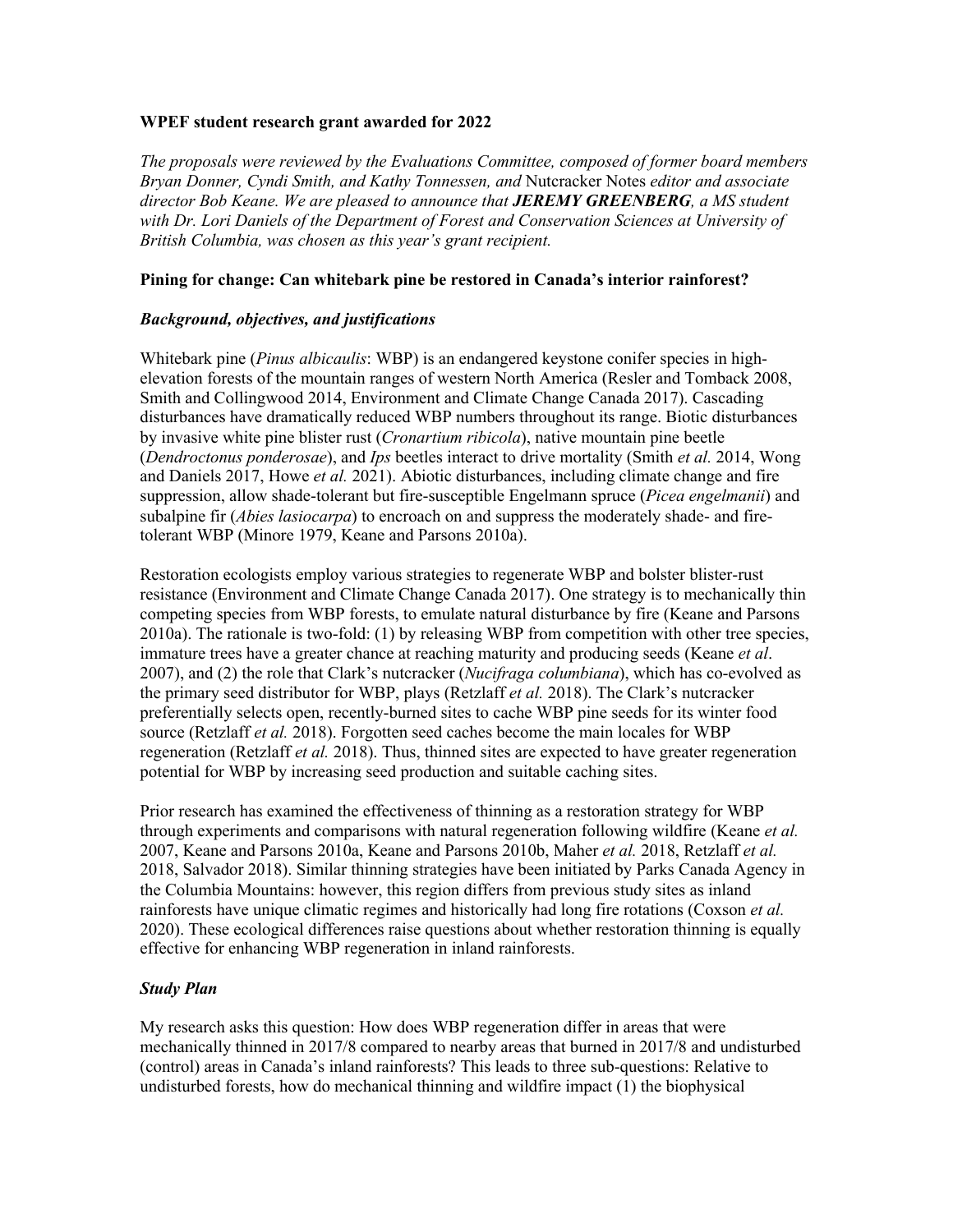environment? (2) the growth rates of cone-producing trees? and, (3) the composition and abundance of tree regeneration?

### *Study Area*

The Bald Hills is a long ridgeline running north-south on the eastern boundary of Glacier National Park, BC, Canada. The subalpine areas are characterized by a forest dominated by WBP, Engelmann spruce, and subalpine fir. Several WBP in this area have been identified as putatively resistant to white pine blister rust, and many more are currently in resistance testing. These trees are known colloquially as "plus trees." In 2018, stand thinning operations were conducted around plus trees in the Bald Hills with the combined goal of fire protection, creating nutcracker openings, and releasing the trees from competition. In the same year a large, mixed severity wildfire burned through the Bald Hills, including subalpine areas. The fire burned adjacent to, and in some cases over, the treatment area.

# *Methods*

We will have 10 plots each of the three treatments (burned, mechanically thinned, burned and thinned), plus control plots, al with similar elevation, aspect and (pre-treatment) plant communities. This will be accomplished by combining spatial data from existing digital elevation models, Vegetation Resource Inventory layers, and fire history layers. Within each site, a randomly-selected location will be sampled using the National Forest Inventory protocol (Gillis *et al.* 2005), adapted to calculate composite burn index scores (Lutes *et al.* 2006). The cover of live and dead trees (height >140 cm), subcanopy vegetation, and ground substrates (un/burned forest floor, coarsewood, exposed mineral soil) will quantify biophysical impacts. Living/surviving trees will be assessed for new cone production and their radial growth rates will be quantified by analyzing increment cores for post-disturbance growth releases (Retzlaff *et al.* 2018). The species, height, and diameter of all tree regeneration (height ≤140 cm) will be sampled in four subplots per site (Lutes *et al.* 2006). Biophysical attributes, tree growth, and regeneration abundance will be compared across treatments using analysis of variance. Mixed-effects likelihood models will be used to identify factors affecting WBP regeneration.

#### *Anticipated Outcomes and Significance*

Evidence that thinning is an effective restoration strategy will include: (1) biophysical attributes and tree growth rates in thinned areas are more similar to burned areas than controls, and (2) WBP regeneration will be greatest in burned areas followed by thinned areas, while shadetolerant species will dominate control areas. Identifying factors facilitating regeneration and tree growth will help refine the recovery strategy for endangered WBP.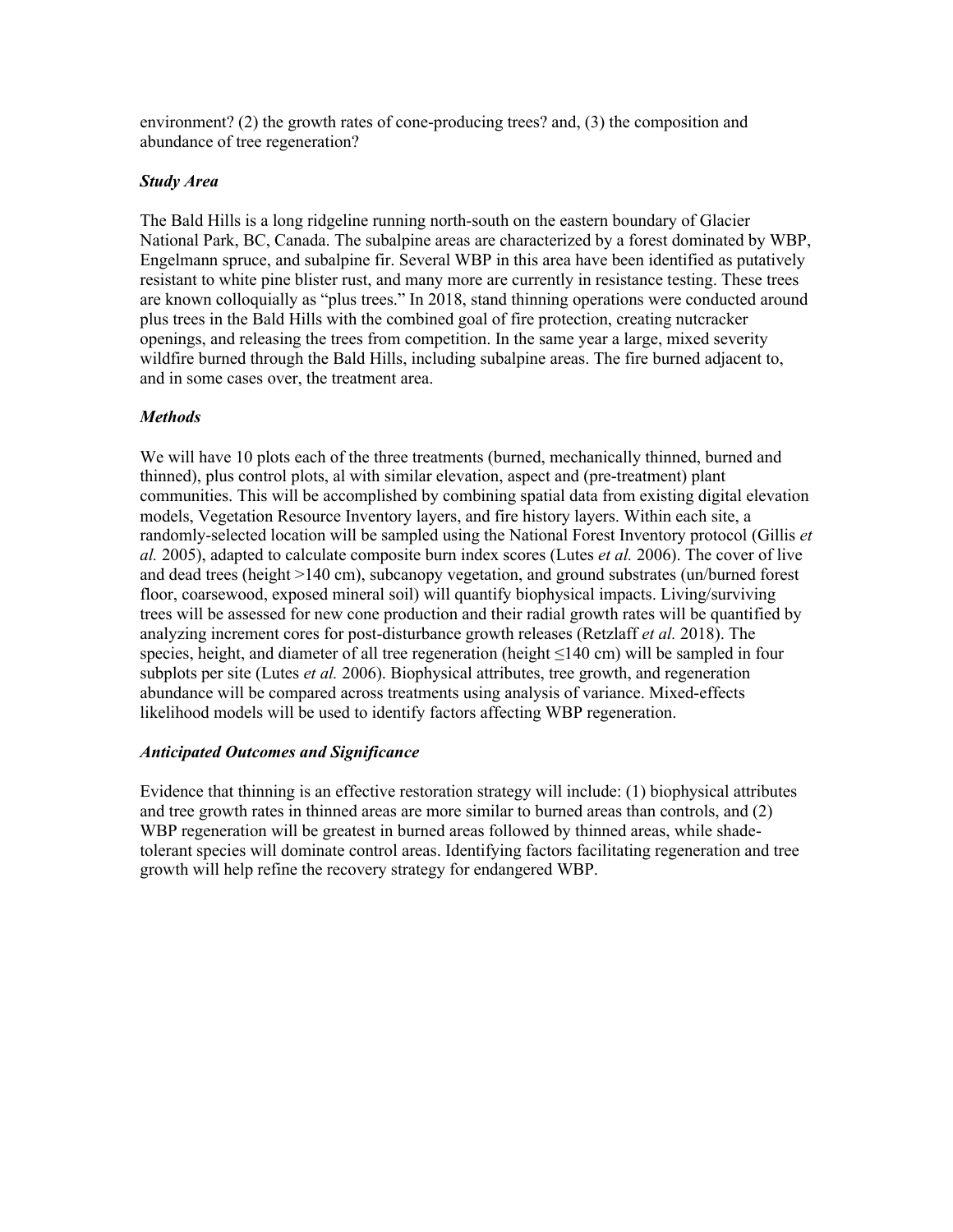# *Literature Cited*

Coxson, D., Goward, T., and Werner, JR. 2020. The Inland Temperate Rainforest and Interior Wetbelt Biomes of Western North America. In Encyclopedia of the World's Biomes, MI Goldstein, and DA. DellaSala, editors, pp. 88-102. Elsevier. https://doi.org/10.1016/B978-0-12- 409548-9.12055-X.

Environment and Climate Change Canada. 2017. Recovery strategy for the whitebark pine (*Pinus albicaulis*) in Canada [Proposed]. viii +54 pp. https://www.canada.ca/en/environment-climatechange/services/species-risk-public-registry/recovery-strategies/whitebark-pine-2017.html. [Accessed 29 November 2021].

Gillis, MD, AY Omule, and T Brierley. 2005. Monitoring Canada's forests: The National Forest Inventory. Forest Chronology 81:214-221. https://doi.org/10.5558/tfc81214-2.

Howe, M, A Carroll, C Gratton, and KF Raffa. 2021. Climate-induced outbreaks in highelevation pines are driven primarily by immigration of bark beetles from historical hosts. Global Change Biology 27:5786-5805. https://doi.org/10.1111/gcb.15861.

Keane, RE, and RA Parsons. 2010a. Management guide to ecosystem restoration treatments: Whitebark pine forests of the northern Rocky Mountains, USA. RMRS-GTR-232. Department of Agriculture, Forest Service, Rocky Mountain Research Station, Fort Collins, CO. 133 p. https://doi.org/10.2737/RMRS-GTR-232. [Accessed 16 November 2021].

Keane, RE, and RA Parsons. 2010b. Restoring whitebark pine forests of the northern Rocky Mountains, USA. Ecological Restoration 28:56-70. https://doi.org/10.3368/er.28.1.56.

Keane, RE, KL Gray, and LJ Dickinson. 2007. Whitebark pine diameter growth response to removal of competition. RMRS-RN-32. Department of Agriculture, Forest Service, Rocky Mountain Research Station, Fort Collins, CO. 9 p. https://doi.org/10.2737/RMRS-RN-32. [Accessed 16 November 2021].

Lutes, DC, RE Keane, JF Caratti, CH Key, NC Benson, S Sutherland, and LJ Gangi*.* 2006. FIREMON: Fire effects monitoring and inventory system. RMRS-GTR-164. Department of Agriculture, Forest Service, Rocky Mountain Research Station, Fort Collins, CO. https://doi.org/10.2737/RMRS-GTR-164. [Accessed 16 November 2021].

Maher, CT, CR Nelson, AJ Larson, and A Sala. 2018. Ecological effects and effectiveness of silvicultural restoration treatments in whitebark pine forests. Forest Ecology and Management 429:534-548. https://doi.org/10.1016/j.foreco.2018.07.040.

Minore, D. 1979. Comparative autecological characteristics of northwestern tree species: a literature review. PNW-GTR-087. Dept. of Agriculture, Forest Service, Pacific Northwest Forest and Range Experiment Station, Portland, OR. https://www.fs.usda.gov/treesearch/pubs/25175. [Accessed 16 November 2021].

Resler, LM, and DF Tomback. 2008. Blister rust prevalence in krummholz whitebark pine: Implications for treeline dynamics, northern Rocky Mountains, Montana, USA. Arctic, Antarctic and Alpine Research 40:161-170. https://doi.org/10.1657/1523-0430(06-116)[resler]2.0.co;2.